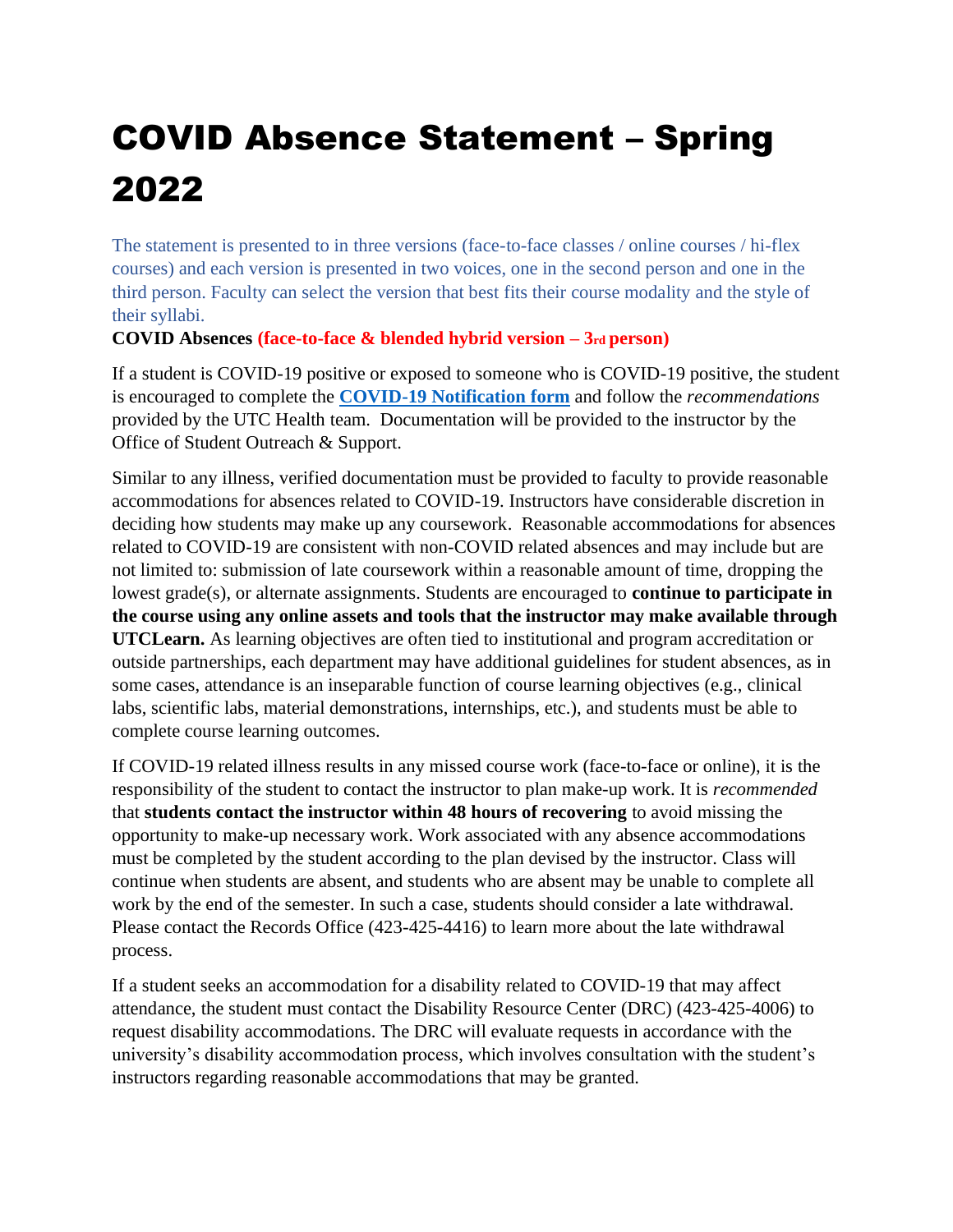If students believe the instructor has not made reasonable and appropriate accommodations for absences due to COVID-19, students have the right to appeal according to UTC's [General](https://www.utc.edu/dean-students/complaint.php)  [Student Grievance \(Complaint\) Procedure b](https://www.utc.edu/dean-students/complaint.php)y filling out the [Student Complaint Form a](https://cm.maxient.com/reportingform.php?UTChattanooga&layout_id=70)nd submitting to the Office of the Dean of Students.

#### COVID Absences (internet version – 3rd person)

If a student is COVID-19 positive or exposed to someone who is COVID-19 positive, the student is encouraged to complete the **[COVID-19 Notification form](https://cm.maxient.com/reportingform.php?UTChattanooga&layout_id=61)** and follow the *recommendations* provided by the UTC Health team. Documentation will be provided to the instructor by the Office of Student Outreach & Support.

Similar to any illness, verified documentation must be provided to faculty in order to provide reasonable accommodations for absences related to COVID-19. Instructors have considerable discretion in deciding how students may make up any coursework. Reasonable accommodations are consistent with non-COVID related absences and may include but are not limited to: submission of late coursework within a reasonable amount of time, dropping lowest grade(s), or alternate assignments.

Students must, if asymptomatic or if symptoms do not interfere with their ability to participate in the course, **continue to participate in the online course.**

If COVID-19 related illness results in any missed course work (face-to-face or online), it is the responsibility of the student to contact the instructor to plan make-up work. It is *recommended* that **students contact the instructor within 48 hours of recovering** to avoid missing the opportunity to make-up necessary work. Work associated with any absence accommodations must be completed by the student according to the plan devised by the instructor. Class will continue when students are absent, and students who are absent may be unable to complete all work by the end of the semester. In such a case, students should consider a late withdrawal. Please contact the Records Office (423-425-4416) to learn more about the late withdrawal process.

If a student seeks an accommodation for a disability related to COVID-19 that may affect attendance, the student must contact the Disability Resource Center (DRC) (423-425-4006) to request disability accommodations. The DRC will evaluate requests in accordance with the university's disability accommodation process, which involves consultation with the student's instructors regarding reasonable accommodations that may be granted.

If students believe the instructor has not made reasonable and appropriate accommodations for absences due to COVID-19, students have the right to appeal according to UTC's [General](https://www.utc.edu/dean-students/complaint.php)  [Student Grievance \(Complaint\) Procedure b](https://www.utc.edu/dean-students/complaint.php)y filling out the [Student Complaint Form a](https://cm.maxient.com/reportingform.php?UTChattanooga&layout_id=70)nd submitting to the Office of the Dean of Students.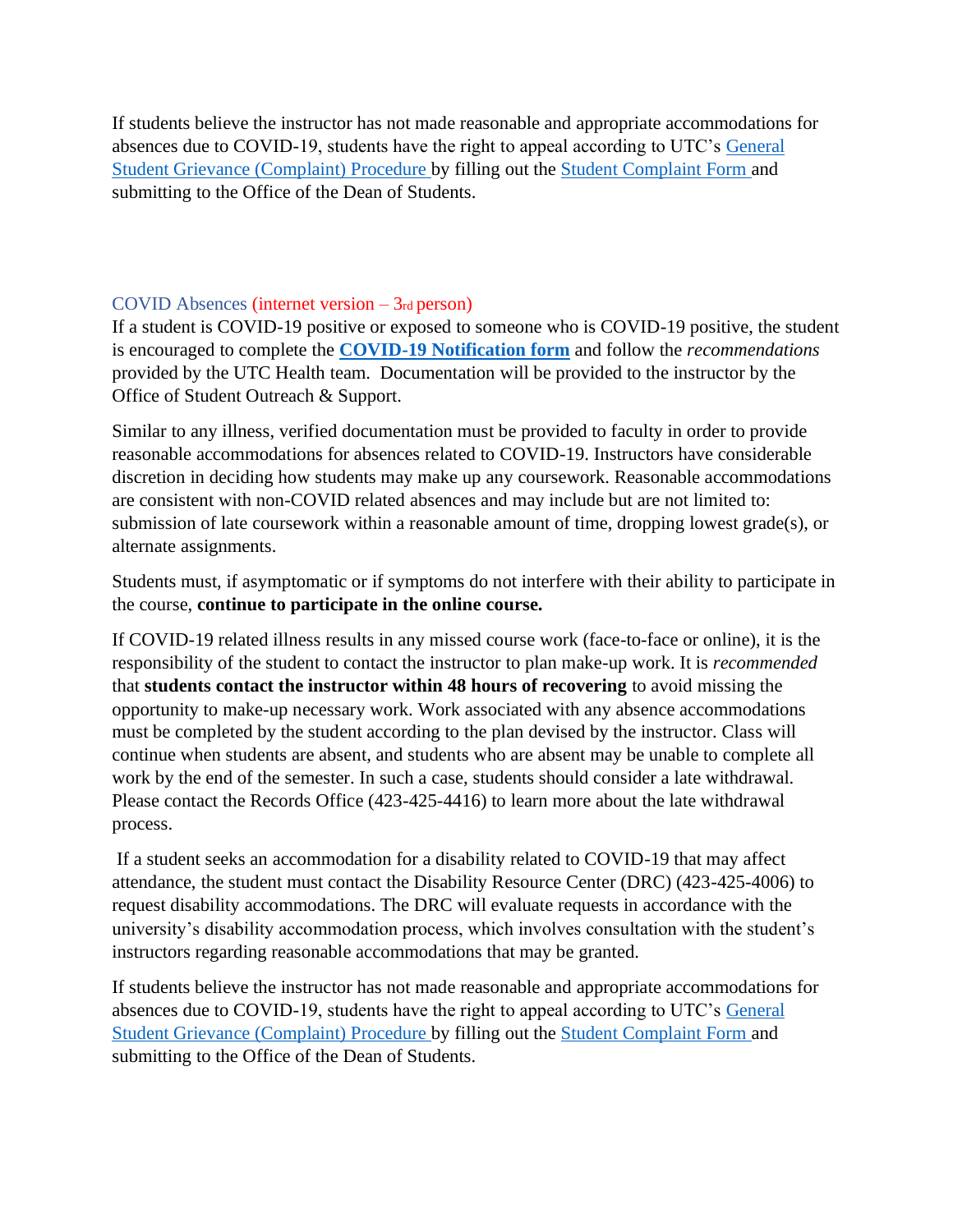## COVID Absences (hyflex version – 3rd person)

If a student is COVID-19 positive or exposed to someone who is COVID-19 positive, the student is encouraged to complete the **[COVID-19 Notification form](https://cm.maxient.com/reportingform.php?UTChattanooga&layout_id=61)** and follow the *recommendations* provided by the UTC Health team. Documentation will be provided to the instructor by the Office of Student Outreach & Support.

Similar to any illness, verified documentation must be provided to faculty in order to provide reasonable accommodations for absences related to COVID-19. Instructors have considerable discretion in deciding how students may make up any related coursework. Reasonable accommodations are consistent with non-COVID related absences and may include but are not limited to: submission of late coursework within a reasonable amount of time, dropping lowest grade(s), or alternate assignments.

Students must, if asymptomatic or if symptoms do not interfere with their ability to participate in the course, **continue to participate in the course using the online synchronous or online asynchronous versions of the class.**

If COVID-19 related illness results in any missed course work (face-to-face or online), it is the responsibility of the student to contact the instructor to plan make-up work. It is *recommended* that **students contact the instructor within 48 hours of recovering** to avoid missing the opportunity to make-up necessary work. Work associated with any absence accommodations must be completed by the student according to the plan devised by the instructor. Class will continue when students are absent, and students who are absent may be unable to complete all work by the end of the semester. In such a case, students should consider a late withdrawal. Please contact the Records Office (423-425-4416) to learn more about the late withdrawal process.

If a student seeks an accommodation for a disability related to COVID-19 that may affect attendance, the student must contact the Disability Resource Center (DRC) (423-425-4006) to request disability accommodations. The DRC will evaluate requests in accordance with the university's disability accommodation process, which involves consultation with the student's instructors regarding reasonable accommodations that may be granted.

If students believe the instructor has not made reasonable and appropriate accommodations for absences due to COVID-19, students have the right to appeal according to UTC's [General](https://www.utc.edu/dean-students/complaint.php)  [Student Grievance \(Complaint\) Procedure b](https://www.utc.edu/dean-students/complaint.php)y filling out the [Student Complaint Form a](https://cm.maxient.com/reportingform.php?UTChattanooga&layout_id=70)nd submitting to the Office of the Dean of Students.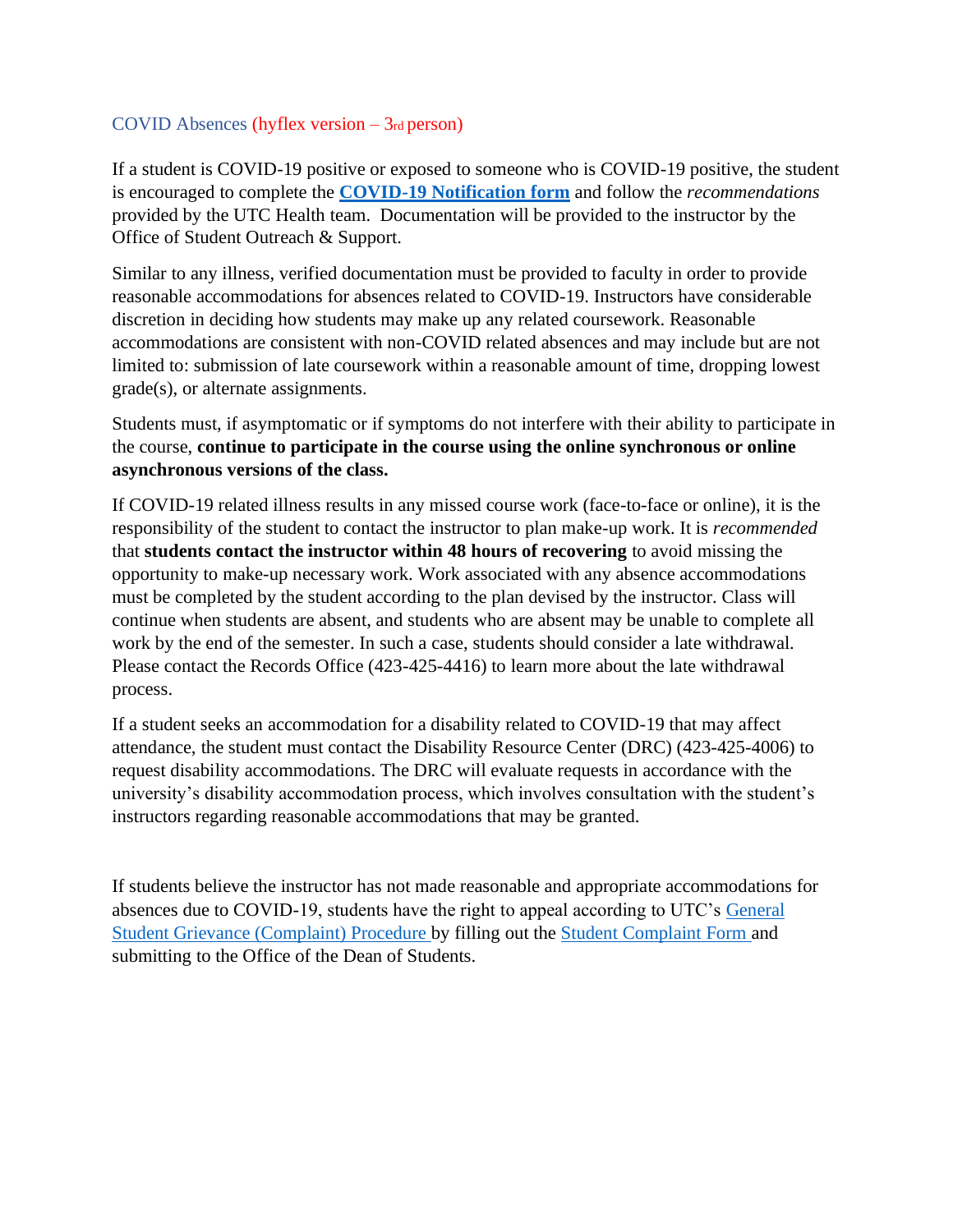### COVID Absences (face-to-face & blended hybrid version – 1st person)

If you are COVID-19 positive or exposed to someone who is COVID-19 positive, you are encouraged to complete the **[COVID-19 Notification form](https://cm.maxient.com/reportingform.php?UTChattanooga&layout_id=61)** and follow the *recommendations* provided by the UTC Health team. Documentation will be provided to me by the Office of Student Outreach & Support.

Similar to any illness, verified documentation must be provided to me in order to provide reasonable accommodations for absences related to COVID-19. Instructors have considerable discretion in deciding how students may make up any coursework. Reasonable accommodations are consistent with other non-COVID-related absences and may include but are not limited to: submission of late coursework within a reasonable amount of time, dropping lowest grade(s), or alternate assignments. You are encouraged to **continue to participate in the course using any online assets and tools that I may make available through UTCLearn.** As learning objectives are often tied to institutional and program accreditation or outside partnerships, each department may have additional guidelines for student absences, as in some cases, attendance is an inseparable function of course learning objectives (e.g., clinical labs, scientific labs, material demonstrations, internships, etc.), and you must be able to complete these course learning outcomes.

If COVID-19 related illness results in any missed course work (face-to-face or online), it is your responsibility to contact me to plan make-up work. It is *recommended* that **you contact the me within 48 hours of recovering** to avoid missing the opportunity to make-up necessary work. Work associated with any absence accommodations must be completed by the student according to the plan devised by the instructor. Class will continue when you are absent, and you may be unable to complete all work by the end of the semester. In such a case, you should consider a late withdrawal. Please contact the Records Office (423-425-4416) to learn more about the late withdrawal process.

If you have a disability related to COVID-19 that may affect your attendance, you may request a disability accommodation by contacting the Disability Resource Center (DRC) (423-425-4006). The DRC will evaluate requests in accordance with the university's disability accommodation process, which involves consultation with your instructors regarding reasonable accommodations that may be granted.

If you believe I have not made reasonable and appropriate accommodations for absences due to COVID-19, you have the right to appeal according to UTC's [General Student Grievance](https://www.utc.edu/dean-students/complaint.php)  [\(Complaint\) Procedure b](https://www.utc.edu/dean-students/complaint.php)y filling out the [Student Complaint Form a](https://cm.maxient.com/reportingform.php?UTChattanooga&layout_id=70)nd submitting to the Office of the Dean of Students.

#### COVID Absences (internet version – 1st person)

If you are COVID-19 positive or exposed to someone who is COVID-19 positive, you are encouraged to complete the **[COVID-19 Notification form](https://cm.maxient.com/reportingform.php?UTChattanooga&layout_id=61)** and follow the *recommendations*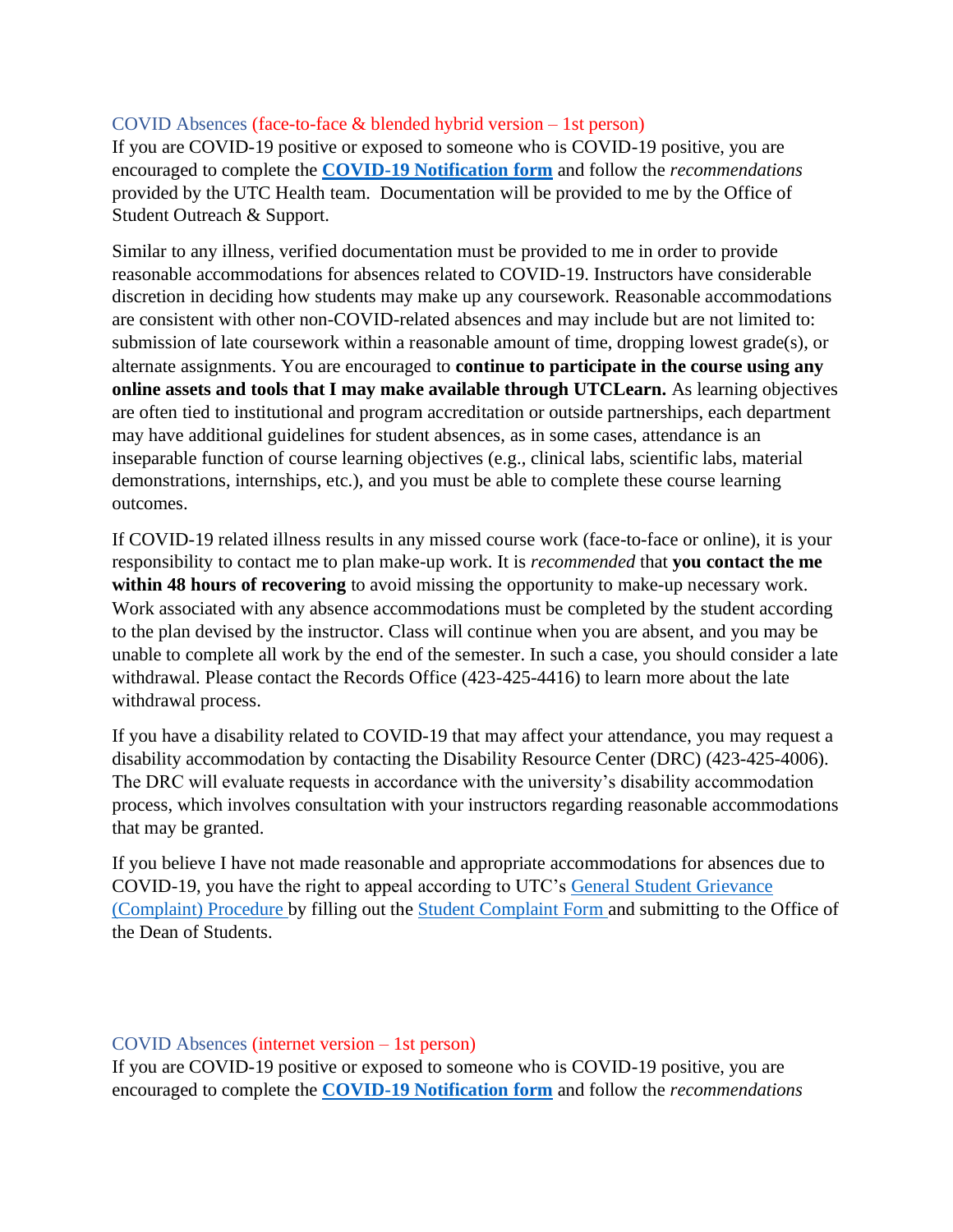provided by the UTC Health team. Documentation will be provided to me by the Office of Student Outreach & Support.

Similar to any illness, verified documentation must be provided to me in order to provide reasonable accommodations for absences related to COVID-19. I have considerable discretion in deciding how you may make up any coursework. Reasonable accommodations are consistent with non-COVID related absences and may include but are not limited to: submission of late coursework within a reasonable amount of time, dropping lowest grade(s), or alternate assignments.

You must, if asymptomatic or if symptoms do not interfere with your ability to participate in the course, **continue to participate in the online course.**

If COVID-19 related illness results in any missed course work (face-to-face or online), it is your responsibility to contact me to plan make-up work. It is *recommended* that **you contact the me within 48 hours of recovering** to avoid missing the opportunity to make-up necessary work. Work associated with any absence accommodations must be completed by you according to the plan devised by me. Class will continue when you are absent, and you may be unable to complete all work by the end of the semester. In such a case, you should consider a late withdrawal. Please contact the Records Office (423-425-4416) to learn more about the late withdrawal process.

If you have a disability related to COVID-19 that may affect your attendance, you may request a disability accommodation by contacting the Disability Resource Center (DRC) (423-425-4006). The DRC will evaluate requests in accordance with the university's disability accommodation process, which involves consultation with your instructors regarding reasonable accommodations that may be granted.

If you believe I have not made reasonable and appropriate accommodations for absences due to COVID-19, you have the right to appeal according to UTC's [General Student Grievance](https://www.utc.edu/dean-students/complaint.php)  [\(Complaint\) Procedure b](https://www.utc.edu/dean-students/complaint.php)y filling out the [Student Complaint Form a](https://cm.maxient.com/reportingform.php?UTChattanooga&layout_id=70)nd submitting to the Office of the Dean of Students.

# COVID Absences (hyflex version – 1st person)

If you are COVID-19 positive or exposed to someone who is COVID-19 positive, you are encouraged to complete the **[COVID-19 Notification form](https://cm.maxient.com/reportingform.php?UTChattanooga&layout_id=61)** and follow the *recommendations* provided by the UTC Health team. Documentation will be provided to me by the Office of Student Outreach & Support.

Similar to any illness, verified documentation must be provided to me in order to provide reasonable accommodations for absences related to COVID-19. I have considerable discretion in deciding how you may make up any related coursework. Reasonable accommodations are consistent with non-COVID related absences and may include but are not limited to: submission of late coursework within a reasonable amount of time, dropping lowest grade(s), or alternate assignments.